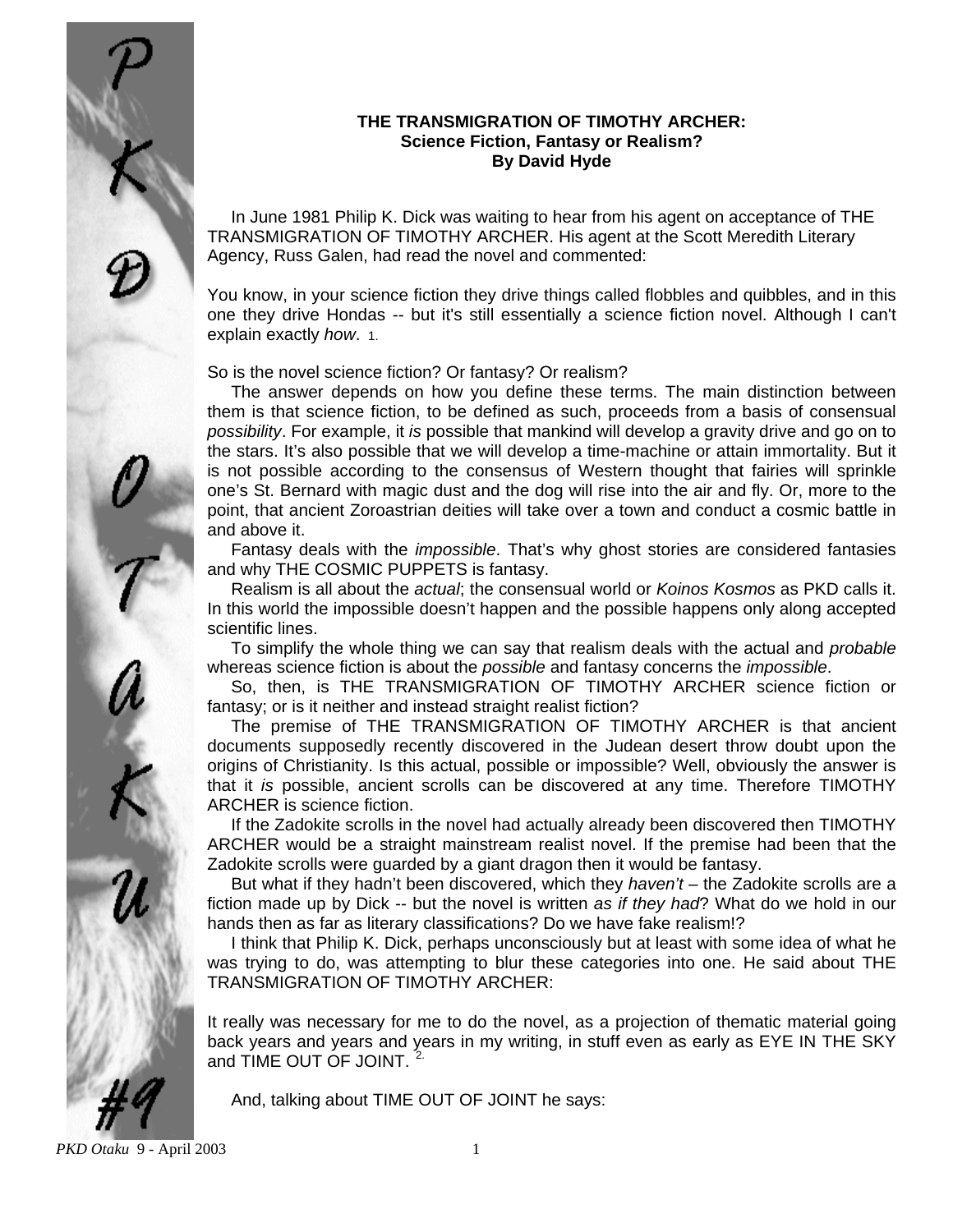What I was trying to do in that book was account for the diversity of worlds that people live in. I had not read Heraclitus then, I didn't know his concept of *idios kosmos*, the private world, versus *koinos kosmos*, which we all share. I didn't know that the pre-Socratics had begun to discern these things. […] It reminded me of the idea that Van Vogt had dealt with, of artificial memory, as occurs in *THE WORLD OF NULL-A* where a person has false memories implanted. 3.

And, talking further on TIME OUT OF JOINT:

It was really a risky thing to do. But there again we are dealing with fake reality and I had become obsessed with the idea of fake reality. I was just fascinated with the idea. So that's a pivotal book in terms of my career. It was my first hardcover sale, and it was the first novel in which the entire world is fake. You find yourself in it when you pick up the book and turn to page one. The world that you are reading about does not exist. And this was to be essentially the premise of my entire corpus of writing, really. 4.

 If we put this all together then we arrive at PKD's notion of 'fake reality.' And to this we apply our category test. Is a fake reality real, possible or impossible? To which PKD forces us to answer – as no doubt he nebulously intended – we don't know, we don't know, and no.

 The idea is not fantasy, that we can decide. It's not impossible. As to actuality or possibility PKD in the extended body of his work writes in such a way that the line blurring science fiction and realism is dissolved.

 The key to all this is, of course, Dick's pink beam experiences.

 According to Dick these actually happened, were *real*. Which is fine except that now he writes a novel based on these experiences: VALIS. So is VALIS science fiction, fantasy or realism?

 Dick, with the veracity of his pink beam experiences affirmed, does in VALIS something that pretty much abolishes these categories. Despite the accidents in VALIS which are science fictional, the essence of the novel is that VALIS is

true, it is real, hence VALIS is a realist novel. But in fact it is the *opposite* of a realist novel, it is an antirealist novel because it doesn't take the consensual world as real for its basis but affirms this world as false.

 To Dick VALIS is real but to the real world it is fantasy, yet since it is possible that a man may be visited by God -- whole religions are based on this - - then VALIS becomes science fiction.

 Fake reality… a notion that has shaken up the literary world. The academics call it postmodernism. For Western literature it means abolishment of categories and a literature in which fantasy, science fiction and realism are all blurred together.

 All his life PKD wanted to write mainstream or realist novels. He indeed wrote several but he doubted the truth of reality itself, its realism, and came to understand that a dubious reality cannot be expressed as if it was real. Perhaps this is why his mainstream novels are unconvincing. But the obverse of this: that a true reality can be expressed as if it was fake is exactly where PKD ended up in novels like THE MAN IN THE HIGH CASTLE; FLOW MY TEARS, THE POLICEMAN SAID and VALIS.

 Which brings us full circle to the categorization of THE TRANSMIGRATION OF TIMOTHY ARCHER. Is it science fiction, fantasy or realism?

 And now we have our answer: it is all of them at once because with the advent of VALIS all subsequent literature is post-modernist in nature. And a main tenet of post-modernism is that reality itself is brought into question and the literary category of realism is abolished. In a sense with VALIS Philip K. Dick, continuing on from A. E. Van Vogt, is doing a scientific task: the advancement of human knowledge. For with VALIS he brings out into the open that which he has only hinted at before; the recognition that accepted literary categories are redundant. Such artificialities as fantasy, science fiction and realism are meaningless in other than superficial ways when the nature of reality itself *is not known*. Categories collapse and the basis for a new understanding of 'reality' is established.

 Now if that accomplishment isn't a landmark in Western literature what is?

1. *Twilight Zone*, Vol. 2, No. 3, June 1982, John Boonstra, interviewer.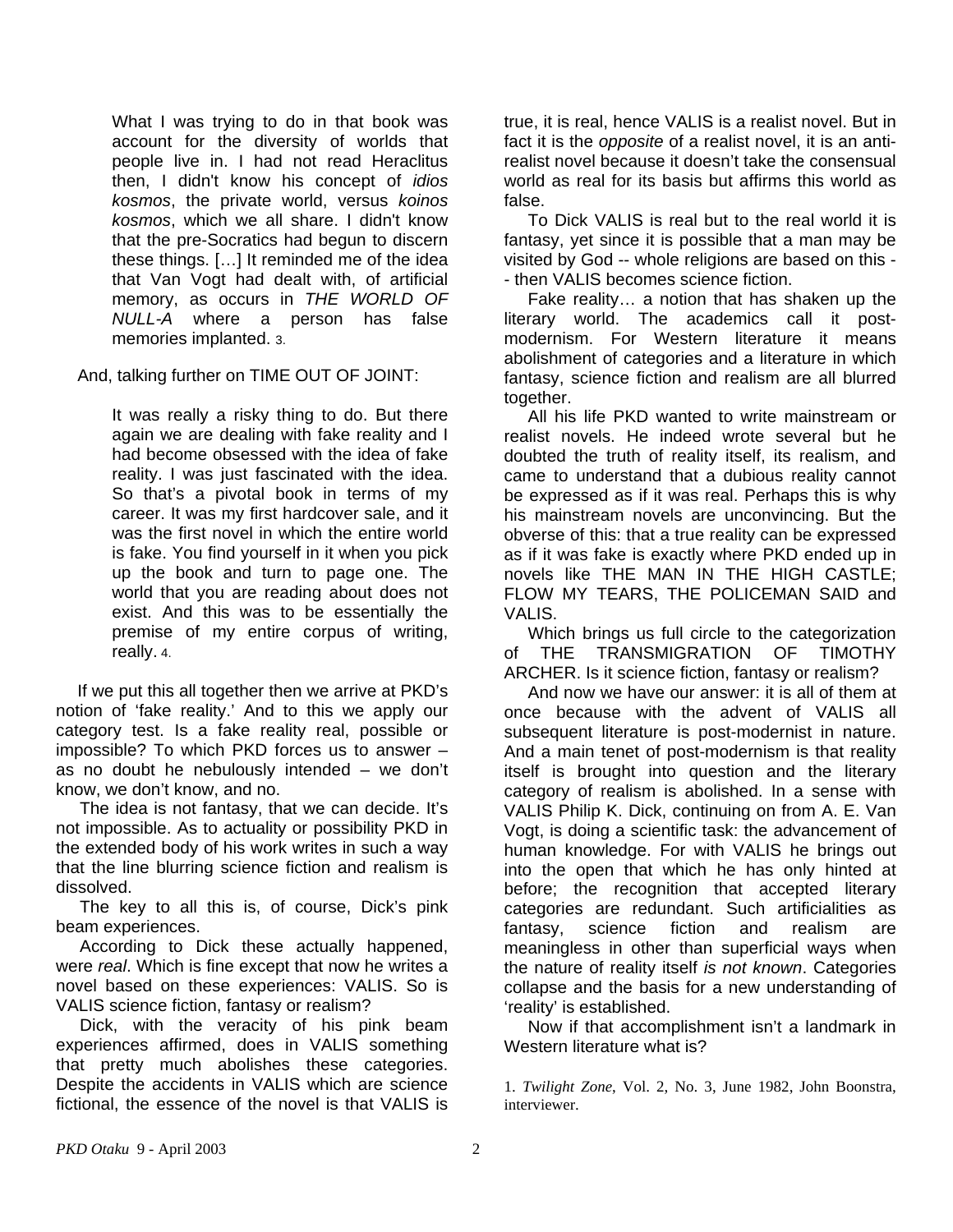*2. The Patchin Review*, No. 5, Oct/Dec 1982, pp. 2-6. Interview by John Boonstra

*3. The Dream Makers*, p150, interview with PKD by Charles Platt.

*4. In His Own Words*, by Gregg Rickman, 9-30-81

# **PKD & JOHN BRUNNER: 1968**

## **To: TERRY CARR**

November 11, 1968

# Dear Terry,

 Thank you for sending me JAGGED ORBIT by John Brunner, whom I dearly love. It is a fine novel. Here is my reaction:

> This big, sprawling novel with its wealth of characters, its massive interacting parts, grips you rapidly. It is a superb work, created by a craftsman, plotted with amazing skill, and showing, finally, a magnetic artistry much above anything Brunner has previously shown. This is a major epic; many characters move about in its multi-faceted world, powerfully interlocking with one another, and the author has a firm grip -- and understanding - - of all of them. In the climax lies a revelation, which I won't hint at, but if it strikes you as it did me, and it struck me very hard, and as a complete surprise, you will find this book worth three times its price. No one should miss this strong, vigorous novel with its sparkling range of bizarre, convincing details of tomorrow, its crawling, busy bits of sheer inventive genius, its own huge inventory of terminology, some puzzling, all exciting. I can't forget the stunning world which Brunner has created, here, and neither will you. And you, like me, will probably read it in one long, fascinated sitting; it's that good. For me it tended to dwindle a bit into mere politics toward the final resolution, but the total impact remains enormous. And the book is worthy material for a possible Hugo nomination.

Will the above serve? By the way -- pages 356, 357, 358 are printed in the wrong sequence; better

fix it. Lots of love, and send John a Xerox of the above. Say hello to Carol, and yes, I did mean it when I said I'd love to do a novel for Ace. Very much so!

Cordially, Philip K. Dick

[[What actually appeared as a blurb on the back cover of *The Jagged* Orbit: "This big sprawling novel with its wealth of characters grips you rapidly. It is a superb work, plotted with amazing skill, and showing a magnetic artistry much above anything Brunner has previously shown. This is a major epic, with a sparkling range of bizarre, convincing details of tomorrow, and if its climax strikes you as strongly as it did me, you'll find this book worth three times its price."]

### **From JOHN BRUNNER**

21<sup>st</sup> November 1968

Dear Phil,

 Terry Carr sent me a photocopy of your very kind comments on THE JAGGED ORBIT. I love you madly, too -- and not merely because of the extravagant praise you heaped on that novel, but because of all the enjoyment you've given me in the past (and will I hope continue to give me in the future) with your own outstanding novels.

 There's been, in fact, such a surprising response to TJO that I've been emboldened to try something I've never done before, and which of all the people I know in SF only Harlan, probably, could carry off with aplomb. I've decided I'm going to do some politicking in search of an award -- not because I especially hanker after a chunk of lucite or a rocketship on the mantel, but because it'd look pretty on future book-jackets…

 Not, however, an award for THE JAGGED ORBIT! I drew one definite conclusion from what you said about that, apart from the obvious one that you enjoyed the book a whole lot (which delights me): said conclusion being that if you could say the artistry of this was far above anything I'd previously shown, you hadn't read STAND ON ZANZIBAR.

 Terry knows, because I told him repeatedly in letters while I was working on TJO, that I wrote the book for him in the shadow of STAND ON ZANZIBAR. That was the breakthrough to a new plateau of achievement for me, to employ Damon's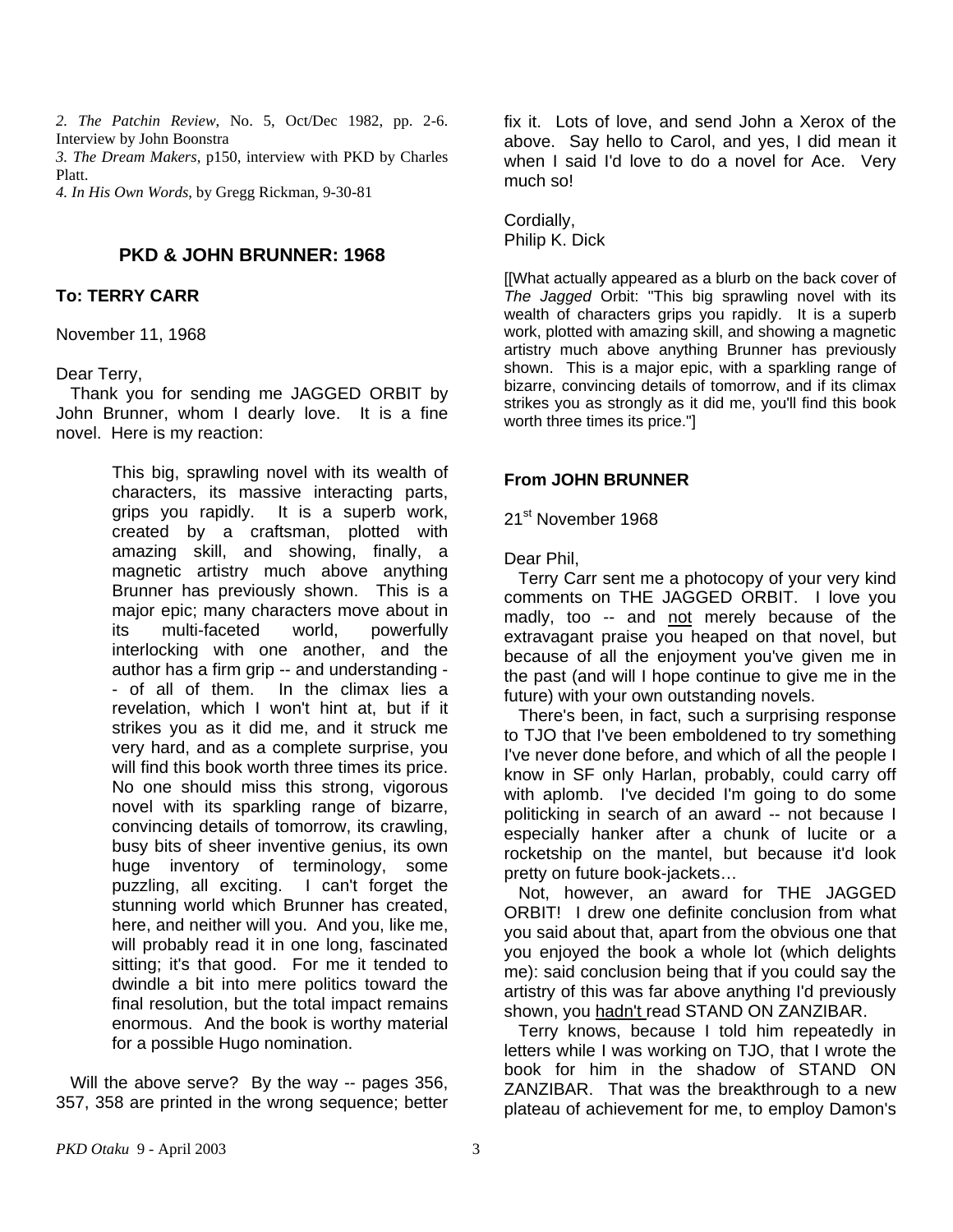terminology, and TJO was a work of consolidation thereafter. And I've recently heard comments from various people, including some unlikely bedfellows, to the effect that it could be a winner for its year.

 I'm sitting here not knowing whether to blush at my own arrogance or pat myself on the back for showing sound commercial sense at last, but regardless of that, let me ask you a favor.

 Would you read STAND ON ZANZIBAR, and if you like it would you tell a few people in places where a plug would do me good? And if you don't, would you tell me why not? I've already learned a lot about the right and wrong ways to depict a future world from it, and I damned well ought to learn much more.

 After which, I literally have the brashness to say anything else, except give my regards to Nancy and everyone else who knows me out your way.

Best -- John

What I mean is, coming right out in the open: if you like it that much (and for Christ's sake if you don't, then don't perjure yourself!!!) turn in a Nebula nomination for it, huh?

[Brunner's *Stand On Zanzibar* won the 1969 Hugo Award but not the Nebula.]

### **To JOHN BRUNNER**

December 7, 1968

Dear John,

 Yes, I would be very glad to read STAND ON ZANZIBAR, but I'll need to know who published it, And, if a paperback, the number or identifying code, so that I can order it by mail (where I live there is no place to buy s-f books, either paperback or hardcover). Obviously I will like it, if, as you say, TJO is a spinoff from it, or something of that sort.

Or could you mail me a copy of it? Autographed?

 And, if I like it as much as I'm sure I will, I'll be very happy to nominate it for a Nebula award. And I will tell everyone I can think of to do so, too…or at least to read it and make up their own minds. Kris Neville might be one who could do that; he and I tend to think the same as to the value of a sf novel.

Do you know him? Are you familiar with his writing?

 I really did enjoy TJO. It was a fine book. I had an off experience while reading it…I got about one third of the way through, and then I had a terrible sense of loneliness, as if someone six thousand miles away was talking to me, someone I dearly enjoyed and liked, and here I was so far away, and reading this message from him which, it seemed to me at that moment, had been written for me alone. It was a dreadful feeling, full of emptiness and despair, and an awful sense that no one closer to me physically than John Brunner could or would talk to me in the powerful and compelling manner that the novel did.

 By the way -- Terry wrote to me for what he called my "fulsome" remarks about TJO. Since fulsome means "Offensive, disgusting, esp. offensively excessive or insincere," one of us ought to write to him and complain (or maybe he just doesn't know what the word means). (I never seem to be able to communicate Terry. Evidently it will always be so.)

 As far as my own work goes, I have sold a story collection to Ace for a special, then an outline and 3 sample chapters at \$2,5000, then my latest novel to Doubleday…so I have made three book-length sales in less than a month. Now I can pay off all my enormous debts.

 Love to you, and please help me get a copy of STAND ON ZANZIBAR, so that I can nominate it.

**Cordially** Philip K. Dick

#### **From: JOHN BRUNNER**

12<sup>th</sup> December 1968

### Dear Phil,

 A copy of STAND ON ZANZIBAR will be on its way to you shortly direct from Doubleday, compliments of the author. (It's a big heavy book; signing one of my few remaining complimentary copies to you and mailing from London would have been a trifle on the costly side, I'm afraid… Never mind; here's a label you can paste on the flyleaf!)

 What's happened to "fulsome", I think, must have worked like this: the cliché term "fulsome flattery" (meaning the flattery was laid on with a shovel and done for ulterior motives, hence insincere) survived when virtually all other uses of the word became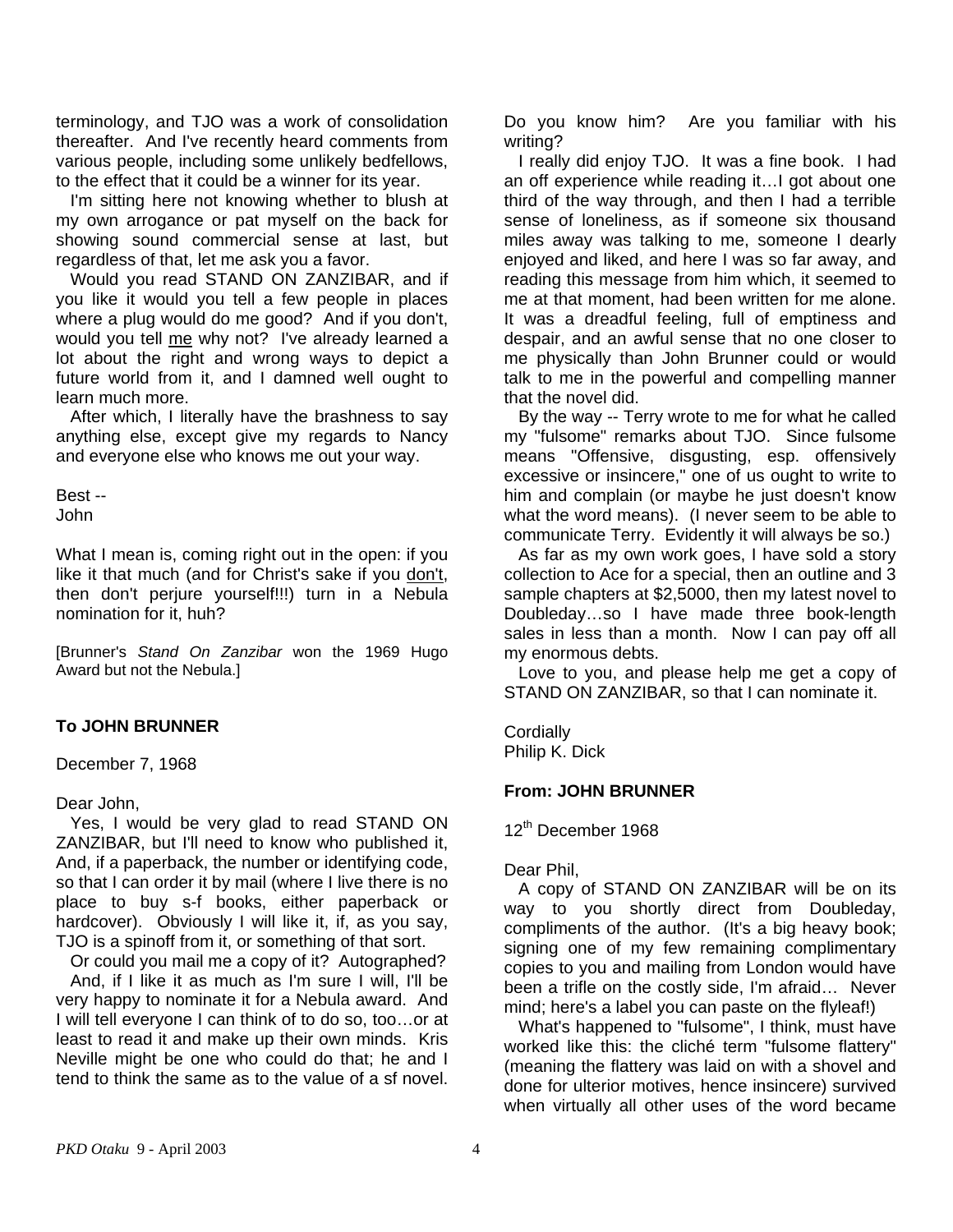obsolete, and in consequence simple association of ideas as resulted in the term becoming innocuous, taken to mean merely extravagantly complimentary without overtones of offensiveness. It's always a shame when a perfectly good word has its meaning debased, but one can't legislate against it, I'm afraid.

 Compare what's happened to words like "discomfited" (routed, put to flight, overwhelmed) through confusion with "discomforted" -- or "scotch" (we have scotched the snake, but not killed it) -- or "decimate" (kill one man in ten pour encourager les autres) now used to mean "kill all but one man in ten", the next step below annihilation...

 Congratulations on your excellent sales record lately; I look forward to seeing the new Doubleday item and the Ace Specials novel.

 By the way, you'll have received something from me recently about the Nebula nomination system - disregard it. I had visions (due I think partly to fever; I had a violent bout of the 'flu!) of SFWA members in general making the same mistake as the guy in LA who got his October mailing late, and of course in the upshot this has proved impossible, with the circulation of the late-nominations ballot. Apologies.

 Meanwhile, I'm struggling under conditions of appalling difficulty (like not being able to use my study owing to the landlord's builders having taken out the window and part of the ceiling and wall) to complete the first draft of a novel (not SF, straight contemporary with fantasy overtones) which Norton has commissioned, called THE DEVIL'S WORK. It seems to be setting some kind of record for slow progress; only 228 pages in over two months. But then I have to admit that the first 100-odd went through four drafts of their own before they were good enough for me to consider pushing on to the end…

 I was greatly touched by the description of your experience while reading THE JAGGED ORBIT. It's always been clear from your writing that you have exceptional sensitivity to people and situations indeed I suspect it may sometimes become excessive, as it often does in people with extremely vivid imaginations, and may induce the phenomenon I tried to portray Paul Fidler as suffering in QUICKSAND: a sense that unrealized alternative possibilities are as "real" as what's actually happening, which must lead to terrible frustration, (especially if they are envisaged as

disastrous), and -- as you doubtless gathered from reading TJO -- there is something about contemporary America as a whole which makes my spine crawl with apprehension. I can't help wondering whether what induced that feeling you described (that someone 600 miles away was the only person who could talk to you) might not have been the fact that as an outsider I can perhaps see certain trends a little more clearly than native residents, and isolate for the purposes of a novel a number of them which are particularly pregnant with foreboding.

 But, on the other hand, even under Governor (haha) Reagan, the Bay Area remains one of my favorite places and seems to me to be full of people with whom I have enormous mutual sympathy and an excellent degree of communication. I hope very much that your fit of loneliness is over and that you've rediscovered this fact for yourself.

Best --

John

# **LETTERS OF COMMENT**

Paul Di Filippo:

…I loved PKD's letters. He reveals that he never lost a true sense of his own predicament: neither as dire nor as spacey as others viewed him. Also glad to get full scoop on famous incident of "novelization" of Blade Runner.

Maurizio Nati:

…There's a very interesting letter by Phil to David Hartwell with the outline of a new novel to write. He never wrote it, of course, but the plot is a real surprise (I'd never known about it): in line with the last things he wrote (religious & philosophical worries), but seemingly inspired to his first, vanvogtian period (man trapped in a mad universe, this time generated by a computer). And then Disneyland, Dante's Divina Commedia, Goethe's Faust & so on.

 Alas, all of this remains unrealized, but it's a clear sign that he had not lost his brilliancy, and that he hadn't the least intention to abandon sf. At least, this is what I read in this letter.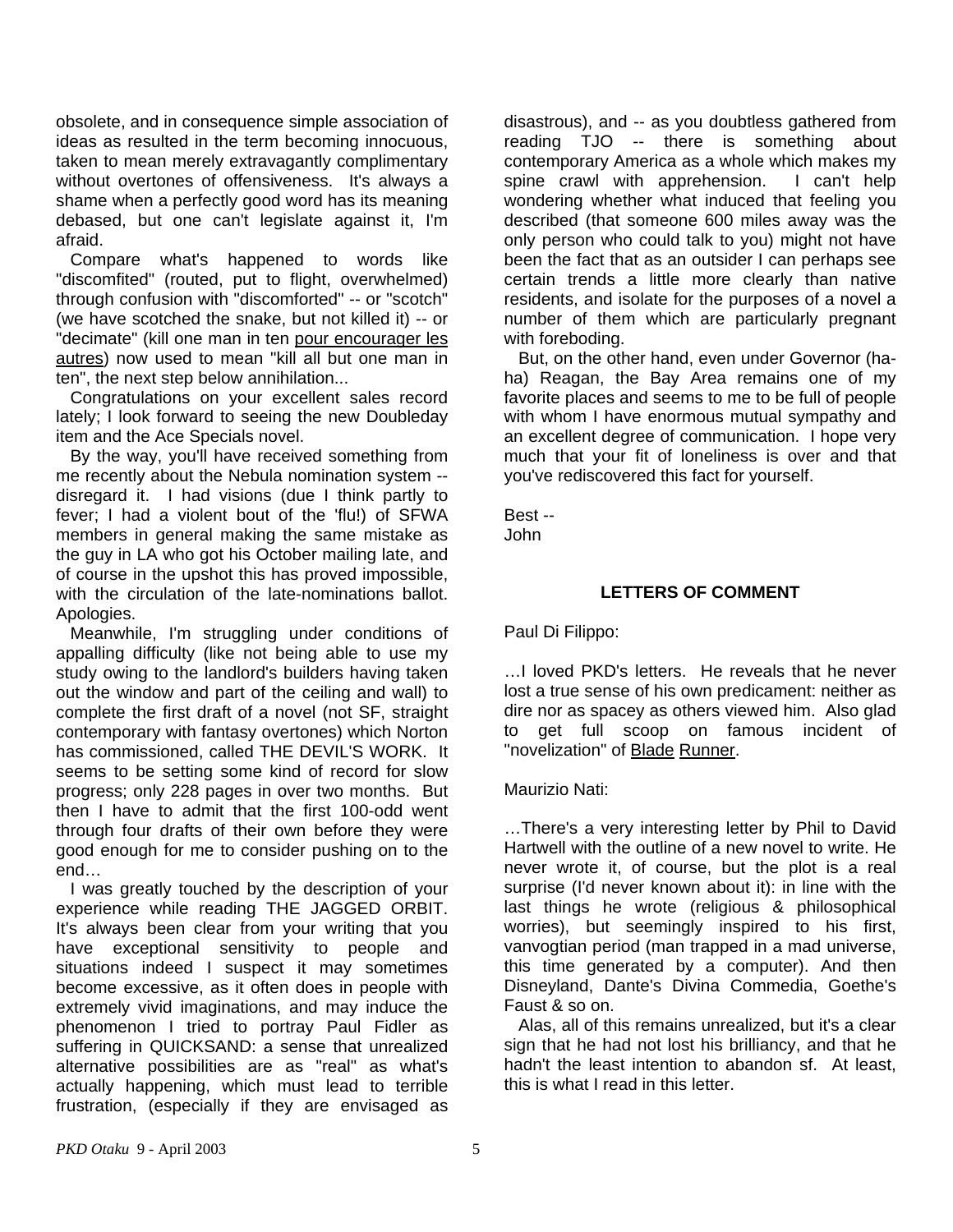#### **"Free Association: Pastrami, Sex and Death" by Jon Carroll**  *San Francisco Chronicle* **October 4, 2002, p. D18**

 Alert readers may remember a column about the divine pastrami of Schwartz's of Montreal, only it's not called pastrami up there, it's called smoked meat. That column brought me an e-mail ode to the wonders of pastrami from a friend of mine, plus an invitation to break rye bread together.

 She will have to remain anonymous, this friend, because she does a convincing imitation of a sedate woman of mature years, and I would not want to blow her cover. She recently retired from a job that involved neither white slavery, rum running nor the writing of short stories about people living on Mars.

 But in earlier times, she ran with the local science-fiction crowd, writers and editors mostly, and "sedate" was not a word that came up much. It was a wild time and a wild bunch and some people died and the rest carried memories. She invited me up to her house to sample the pastrami she had imported at great expense from Cantor's in Los Angeles. (I regret to say that the Montreal variety is superior, because the Quebecois do not fear fat, resulting in smoked meat so juicy you think you have found a slice of heaven right here on earth. Make that 10 slices of heaven.)

 After lunch she brought out some snapshots of her previous life, and there, in all his glory, was Philip K. Dick. He was standing in a backyard wearing a white T-shirt. He was perhaps 35 and completely gorgeous; he looked like Jack Kerouac should have looked.

 He looked like a home wrecker, and probably he was. In addition to being gorgeous, he was crazy, both good crazy and bad crazy. His spare and deeply paranoid stories have inspired movies from "Blade Runner" to "Minority Report. " He was a trial to his friends and an inspiration to a thousand strangers.

 As I looked at the snapshots, I was reminded of a story told by another friend of mine, a man who must also remain anonymous.

 He said that before his parents got married, his mother made his father promise that, if she ever had the chance to sleep with Frank Sinatra, he would raise no protest. She was entirely serious.

His reluctant agreement was never tested, but it seemed to me an interesting idea for a prenup.

 Philip K. Dick had the look of a guy who might have been mentioned in a few conversations like that. His eyes were slightly hooded, his mouth seemed to be just about to grin. Frank Sinatra for the people-from-Mars set. I had had a mental picture of Dick as a bearded, unkempt wild man, sort of Allen Ginsberg plus Jerry Garcia with a little Che Guevara thrown in. The photo made me think about him in a whole new light.

### **Book Reviews**

Theodore Sturgeon: *Venture Science Fiction*  September 1957, pp. 50-51

 Sturgeon says it has, and cites EYE IN THE SKY, by Philip K. Dick (Ace no. 211, 255 pp, 35 cents) saying here is a heady jest, the first book since Fredric Brown's WHAT MAD UNIVERSE in which, within the plot's stated and legitimate framework, anything -- but *anything* -- can happen. It is a book harmonious to this discussion of revelation because it is full of revelations -- just how many, and of what kind, being a function of the eye of the beholder and dependent upon its depth of function.

 This glorious jape is, briefly, the story of an accident to a bevatron, in which eight people, in falling a considerable distance, pass through the highly energized beam. They recover and return home, sharing the feeling that something is vaguely amiss; but when an irreverence gets you a mysterious nip in the leg, and a lie brings a plague of locust, the feeling gets less vague. From there it takes off madly, in wild hyperbolic sweeps of unabashed imagination. Two guys ride to heaven on an umbrella, and there is a house that eats people. Characters are killed, and restored for the next go-around to try it over. The earth comes to an end more than once. How this happens is Mr. Dick's business -- and he makes it yours. And what happens to you is worth eleven times the price and all your rereading time. Oh yes, you have to read it over again.

 The thinking, the thinking -- that's what's so special about this book. It's great fun, mind you, a donnybrook, a brawl. But it's the deft fun of a shrewd observer, a good man with a telescope,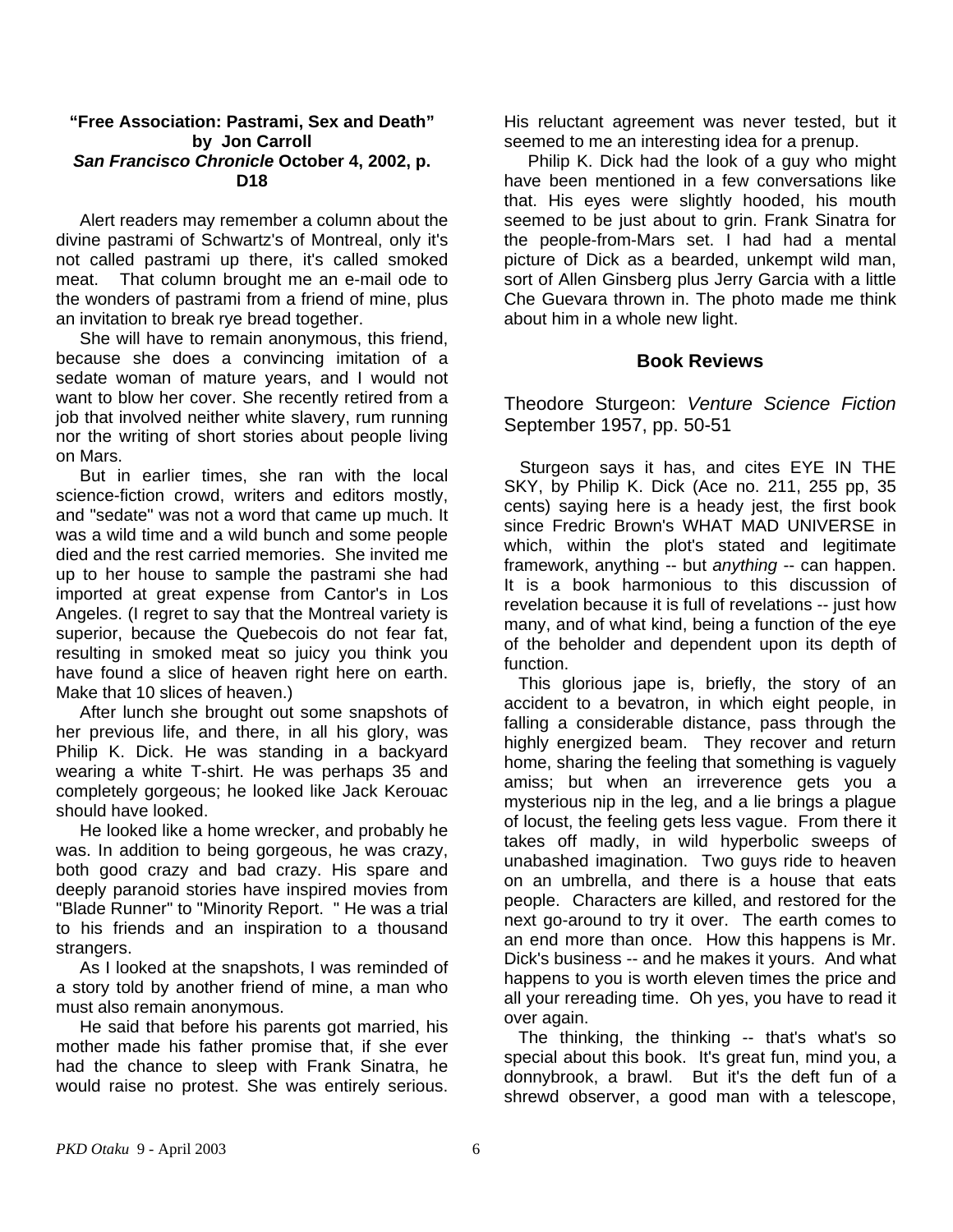microscope, scalpel. Here's a man who knows what he thinks about the witch-hunting aspects of national security, about marriage and religion and paranoia and beer, about whether or not cows should wear trousers in public, and the machine age, and race and Communism. If you want to see the workings of the lay mind that guards and defends Science from us, read as a fable the guardianship and defense of the particular Deity herein.

 And if it appears to you, as it did to Sturgeon, that Dick presents some of these things in extreme terms, think it over the next day. You may find yourself, too, granting the author the extremities, the occasional black-and-white characterizations, and even the incredible unmasking of the unbelievably villainous villain at the end; he has a story to tell and a point to make, and like the man who was asked why he never peeled them, he can answer, "When I eats a banana I eats it, I don't mess with it."

 And so, *phil k dixi*, which means, I like it and that's all I have to say.

Theodore Sturgeon: *Venture Science Fiction*  May 1958, p. 58

[*The Variable Man and Other Stories*] BUY IT - for *Second Variety*, a marvelous concept handled with vividness and economy. The others, excellent to good. The title story, killed dead by clumsiness.

James Colvin: *New Worlds* no. 160 (March 1966), p. 157

 I believe that a long article on Philip K. Dick is in preparation, too, so I will only briefly recommend an sf author who has appeared far too infrequently in this country. Try *Dr. Bloodmoney (Or How We Got Along After The Bomb)* (Ace, 40c), which utilizes many of the standard devises of an sf story to make a number of satirical digs at current institutions and kinds of people. The 'Hugo' winning *The Man in the High Castle* (Popular Library, 50c) studies an America subjugated by Japan and Germany who are victors in a World War II that went their way. *The Three Stigmata of Palmer Eldrich* (Doubleday, \$4.95) takes another dig at the American Way of Life but also questions the nature of reality. Satirical, philosophical, slightly cranky, this is an

uneven book, but much, much better than most of the sf published recently*.* 

James Colvin: *New Worlds* no. 163 (June 1966), p. 144

 Philip K. Dick's *The Crack In Space* (Ace, 40c) is very disappointing Dick indeed. It's hard to believe that this is the author of *The Three Stigmata of Palmer Eldrich* (Cape 21s). The world is overcrowded, large sections of the population are being put into suspended animation, a strange parallel Earth is discovered through a "crack in space", plans are afoot to shift the overflow there - but the world is already populated by a "Peking man" civilization who decide they want to invade our earth.

### **"It's Philip Dick's World, We Only Live In It" By Laura Miller New York Times Book Review** *Nov 24, 2002 p. 39*

 Predicting the future is not a risky line of work. Whether you are a supermarket tabloid psychic, the leader of a doomsday cult or an expert in a think tank, whether you predict the divorce of a movie star, the end of the world or merely the end of history, acolytes and book publishers will be remarkably forgiving if you get it totally wrong.

 Getting it right is another matter entirely. The year 1984 has come and gone, and George Orwell's 1949 novel remains, as high school students are taught every year, a powerful cautionary tale about the dangers of totalitarian society. But no matter what critics of law enforcement officials may say, we aren't currently struggling under Big Brother's boot. Where is the powerful cautionary fiction about the society we did wind up living in? Those with a robust tolerance for dislocation, for the vertiginous sensation of reality disintegrating underfoot and for the occasional streak of slapdash prose can find it in the work of Philip K. Dick.

 A writer who pounded out dozens of novels and scores of stories in California between the 1950's and his death in 1982, Dick has his share of champions, ranging from rock musicians to French postmodernists. Since his best work was published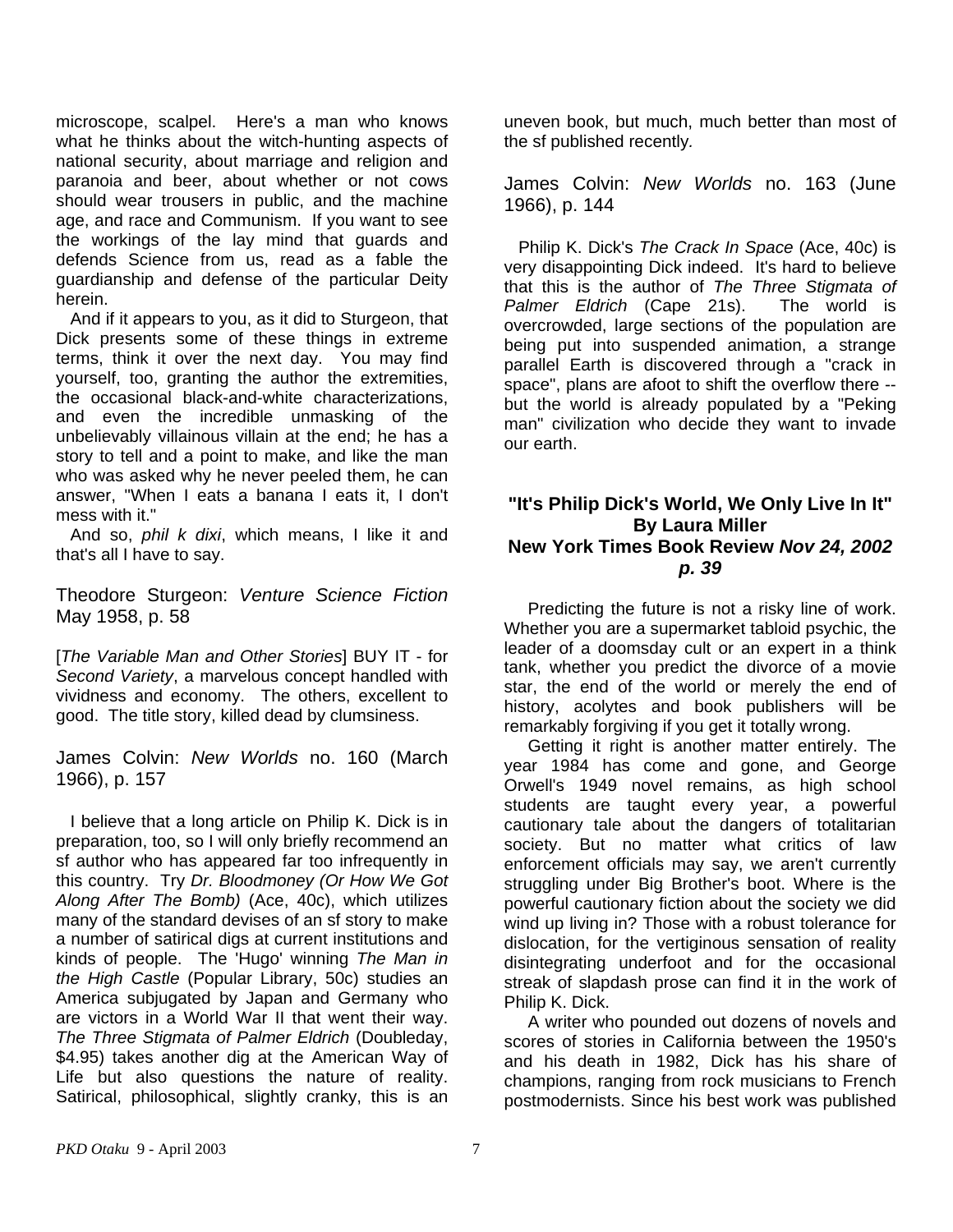as pulp science fiction, they've had their hands full just trying to win him a little credibility. Meanwhile, almost unremarked, Dick's sensibility has seeped wide and deep into contemporary life.

 At its best, Dick's fiction captures the depredations of what he called, in his great 1965 novel *The Three Stigmata of Palmer Eldritch*, "the evil, negative trinity of alienation, blurred reality and despair" embodied in the book's title character. Dick described the two central questions posed by his writing as "What is human?" and "What is real?," though he never quite nailed down an answer to the latter. Humanity, he felt, was distilled in kindness, compassion, empathy - the only way to fend off Eldritch's evil trinity.

 The signature moments in Dick's fiction occur when a character's seemingly stable reality turns inside out, revealing itself to be false. A man discovers that he's not a human being but a sophisticated robot. A television star finds himself in an alternate world where he's literally nobody; there's no record of his existence. An ordinary guy is told that the memory and identity he's had all his life were actually implanted not long ago and that he's really another man altogether. A man living in a sweet 1950's small town realizes that it is entirely artificial.

 If some of those scenarios sound familiar, it's not surprising; filmmakers have based such movies as *Blade Runner*, *Total Recall* and *Minority Report* on Dick's fiction. But acknowledged adaptations aren't the only cinematic manifestations of Dick's obsessions. *The Truman Show* bears a suspicious resemblance to the novel *Time Out of Joint*, and some of the most arresting independent films of recent years involve characters whose realities collapse, stutter or slip from their fingers. Perhaps the writer-director Christopher Nolan never thought of Dick while creating *Memento*, but his hero's struggle to function with almost no short-term memory is quintessentially Dickian. The muddied boundaries between fantasy and fact in *Mulholland Drive*, the looped fate in the underrated *Donnie Darko*, the easy access sought to some other, better identity in *Being John Malkovich* all constitute territory that Dick knew well. The hugely popular movie *The Matrix* is classic Dick without actually being based on one of his works, and, really, who is Freddy Krueger of the *Nightmare on Elm Street* films if not a cruder manifestation of the ubiquitous and demonic Palmer Eldritch?

 Dickian devices and themes - implanted memories, commodified identities, simulacra haunt contemporary literary fiction as well. The naming of years after corporate sponsors in David Foster Wallace's *Infinite Jest*; the downtrodden, stigmatized souls in George Saunders's futuristic short stories, with their degrading theme park jobs; the dream worlds Haruki Murakami's characters tumble into and out of - all partake of Dick's peculiar mixture of wrenched ontology and underdog sympathies.

 Of course these writers could as easily have been inspired by the world around them as by Dick's stories and novels; a great speculative writer always extrapolates from the material at hand. What's striking is how early Dick zeroed in on those ideas. In 1968 (1968!) he opened the novel *Do Androids Dream of Electric Sheep?* with a husband and wife bickering over the proper use of their "Penfield mood organs," gizmos that allow them to fine-tune their personalities. "My schedule for today lists a six-hour self-- accusatory depression," the wife announces, much to her husband's annoyance. He suggests she set the mood organ to 888, "the desire to watch TV, no matter what's on it."

 Aldous Huxley used the idea of chemical mood control even earlier, in *Brave New World*, but Dick took speculative fiction's rarefied thought experiments and integrated them into the humble fabric of everyday life. As weird as his Work can be, it's always grounded in the lives of Willy Lomanesque working stiffs - late on the rent, nagged by their wives and just trying to get by. In his own life, Dick alternated between the 1950's ideal of a nuclear family and a freer but chaotic demimonde; that tension between mid-century suburbia and our liberationist impulses preoccupies us still. Like Dick's characters, we take comfort in vicarious glamour. The bored and miserable Mars colonists in *Stigmata* spend all their time playing with Barbie-like dolls. Using a drug called Can-D, they can transport themselves into the dolls and briefly become gorgeous young people who drive Jaguars, revel in seaside trysts and otherwise savor a life in which it's "always Saturday."

 The controlling powers in Dick's futuristic worlds are more often huge corporations than governments. *Stigmata* is essentially the story of a cosmic battle for market share; in *Ubik*, metaphysical salvation comes in a spray can.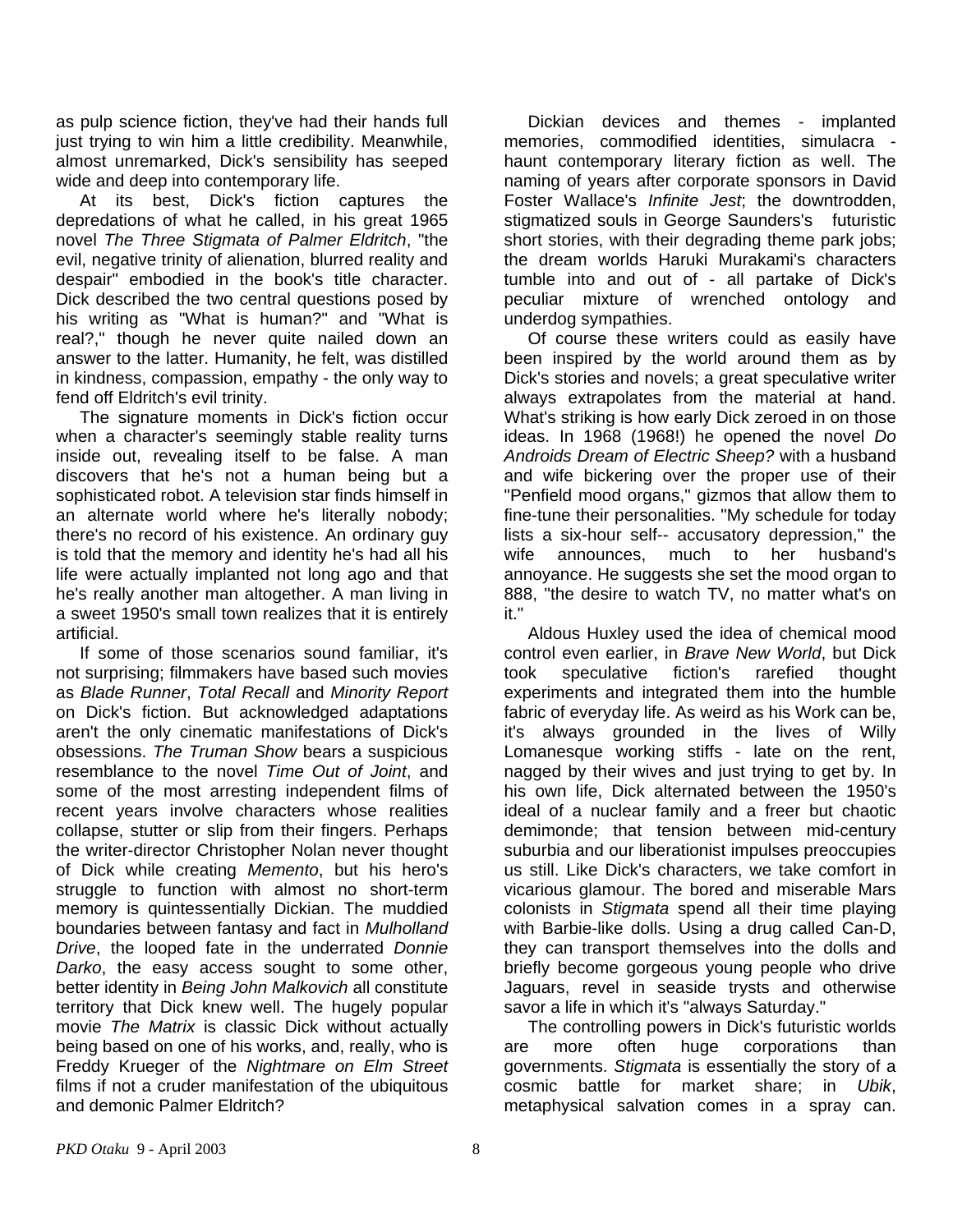Dick's most distinctive contribution to the literature of paranoia was his refusal of the conspiracy theorist's secret comfort: better a world manipulated by sinister agents than a universe governed by no intelligence at all. The great terror of Dick's books is entropy - the cold, dusty, random creep of decay and disorder, blindly devouring each insignificant human life. Anyone on the bad side of the free market can recognize this combination of pervasive power and utter mindlessness. Remember what the prophet said: kindness is our only hope.

KARA-BAKOS*:* Documents of Questionable Reality since 1974

Title: Schwer Liegt die Heuschreuke Author: Abendsen, Hawthorne Publisher: Konig Verlag 1974 Condition: Excellent Features: None

Abendsen's most famous novel, Schwer Leigt die Heuschreuke (The Grasshopper Lies Heavy) deals primarily with a Nebenwelt (parallel-world) wherein the Allies defeated the Axis at the close of the Second World War. Abendsen has since gone missing from his Rocky Mountain compound, presumably abducted by authorities, which has sent the price of this text spiraling. We refuse to play the Murder-Game so many other booksellers seem to find no compunction in playing; our prices will not alter due to speculation and slander.

### **"A Difficult Gift" by Michael Moorcock**  *The Guardian* **March 15, 2003**

 Next year SF celebrates a fairly significant anniversary. It will be 40 years since JG Ballard published *The Terminal Beach*, Brian Aldiss published *Greybeard*, William Burroughs published *Naked Lunch* in the UK, I took over *New Worlds* magazine and Philip K Dick published *The Three Stigmata of Palmer Eldritch*. It was a watershed year, if you like, when SF rediscovered its visionary roots and began creating new conventions which rejected both modernism and American pulp traditions.

 Perhaps best representing that cusp, Dick's work only rarely achieved the stylistic and

imaginative coherence of those other writers. His corporate future came from a common pool created by troubled left-wingers Pohl and Kornbluth (*The Space Merchants*, 1953) or Alfred Bester (*The Demolished Man*, 1953). His Mars is the harsh but habitable planet of Leigh Brackett (*Queen of the Martian Catacombs*, 1949) or Ray Bradbury (*The Martian Chronicles*, 1950). His style and characters are indistinguishable from those of a dozen other snappy pulpsters. Even his questioning of the fundamentals of identity and reality is largely unoriginal, preceded by the work of the less prolific but perhaps more profound Charles Harness, who wrote stories such as "Time Trap", "The Paradox Men" and "The Rose" in the 50s.

 So how has Dick emerged as today's bestknown and admired US SF writer? It's hard to judge from this book (which was promoted enthusiastically by me and many others when it first appeared). Palmer Eldritch's three stigmata are his artificial arm, steel teeth and electronic eyes. He is a merchant adventurer lately returned with something valuable from Proxima Centauri to a globally overheated Earth. The UN (a regulatory body replacing government as such) is protecting him like a state secret.

 Corporate boss Leo Bulero is the head of the Perky Pat empire, which employs "precog" telepaths to read the future and design business strategy. Bulero's business is the Barbie and Kentype Perky Pat dolls and accessories used by planetary colonists to ease their misery and remind them of a materially idyllic Earth. In conjunction with the Perky Pat toys, colonists chew Can-D, an illegal drug which allows them to imagine themselves as the main characters in the Perky Pat world. Bulero's company secretly controls Can-D and publicly sells endless accessories for the miniature twosome.

 Barney Mayerson, a high-ranking precog, predicts that Bulero will murder Eldritch, who has discovered a drug more attractive and powerful than Can-D. In confronting Eldritch, hoping to kill him, Bulero is plunged into powerfully realistic hallucinatory worlds clearly controlled by his bionic rival. Gradually he suspects that his antagonist is not only God and the devil, but that he and everyone else is an aspect of Eldritch. The material world becomes optional. What is real? Can Eldritch be resisted? Are our souls our own? It is to Dick's credit that as his hasty standard English and